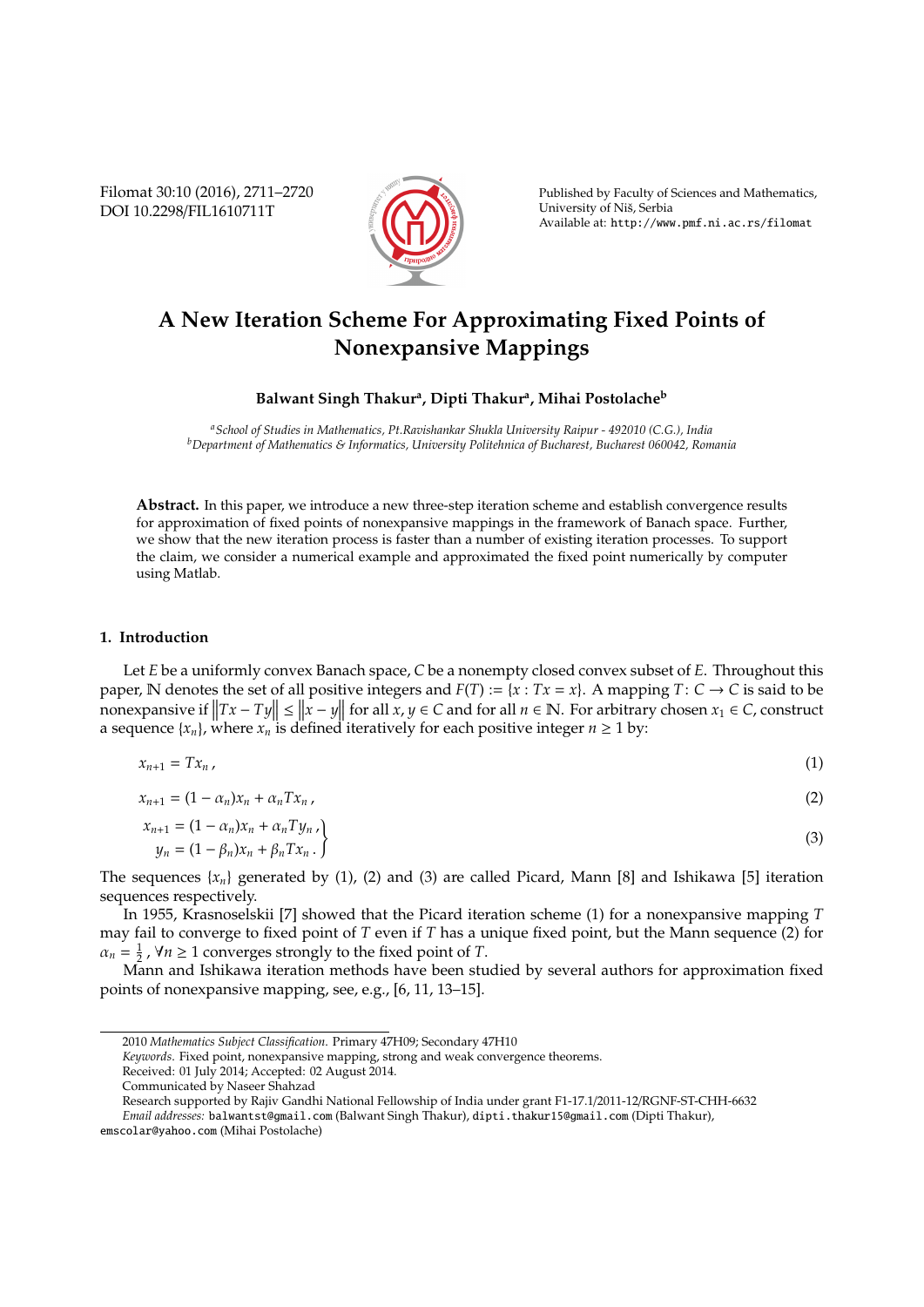In 2000, Noor [9] defined the following iterative scheme, by  $x_1 \in C$  and

$$
x_{n+1} = (1 - \alpha_n)x_n + \alpha_n T y_n
$$
  
\n
$$
y_n = (1 - \beta_n)x_n + \beta_n T z_n
$$
  
\n
$$
z_n = (1 - \gamma_n)x_n + \gamma_n T x_n
$$
\n(4)

for all  $n \geq 1$ , where  $\{\alpha_n\}$ ,  $\{\beta_n\}$  and  $\{\gamma_n\}$  are sequences in  $(0, 1)$ .

In 2007, Agrawal *et al.* [2] introduced the following iteration process: For arbitrary chosen  $x_1 \in C$ construct a sequence  $\{x_n\}$  by

$$
x_{n+1} = (1 - \alpha_n)Tx_n + \alpha_n Ty_n,
$$
  
\n
$$
y_n = (1 - \beta_n)x_n + \beta_n Tx_n, \quad n \in \mathbb{N}
$$
\n(5)

where  $\{\alpha_n\}$  and  $\{\beta_n\}$  are in (0, 1). They showed that this process converges at a rate same as that of Picard iteration and faster than Mann iteration for contractive mappings.

Recently, Abbas *et al.* [1] introduce the following iteration, where a sequence  $\{x_n\}$  is constructed from arbitrary  $x_1 \in C$  by

$$
x_{n+1} = (1 - \alpha_n) T y_n + \alpha_n T z_n
$$
  
\n
$$
y_n = (1 - \beta_n) T x_n + \beta_n T z_n
$$
  
\n
$$
z_n = (1 - \gamma_n) x_n + \gamma_n T x_n
$$
\n(6)

where  $\{\alpha_n\}$ ,  $\{\beta_n\}$  and  $\{\gamma_n\}$  are in (0, 1). They showed that this process converges faster than Agrawal *et al.* [2] iteration process.

Motivated by the previous ones, we introduce a new modified iteration process for finding fixed point of nonexpansive mappings, where the sequence  $\{x_n\}$  is generated iteratively by  $x_1 \in C$  and

$$
x_{n+1} = (1 - \alpha_n)Tz_n + \alpha_n T y_n
$$
  
\n
$$
y_n = (1 - \beta_n)z_n + \beta_n T z_n
$$
  
\n
$$
z_n = (1 - \gamma_n)x_n + \gamma_n T x_n
$$
\n(7)

where  $\{\alpha_n\}$ ,  $\{\beta_n\}$  and  $\{\gamma_n\}$  are real sequences in (0, 1).

The purpose of this paper is to prove convergence results for nonexpansive mappings using the iteration (7). We also prove that the iteration (7) converges faster than Picard, Mann, Ishikawa, Noor, Agarwal *et al*., Abbas *et al*. iteration process, for contractive mappings in the sense of Berinde [3]. We also present numerical example to compare the convergence of (7) with Picard, Mann, Ishikawa, Noor, Agarwal *et al*. and Abbas *et al*. iterations.

### **2. Preliminaries**

Let *E* be a Banach space and  $S_E = \{x \in E : ||x|| = 1\}$  unit sphere on *E*. For all  $\lambda \in (0, 1)$ , and  $x, y \in S_E$ with  $x \neq y$ , if  $\|(1 - \lambda)x + \lambda y\| < 1$ , then *E* is called strictly convex. If *E* is a strictly convex Banach space and  $||x|| = ||y|| = ||ax + (1 - \alpha)y||$  for  $x, y \in E$  and  $\alpha \in (0, 1)$ , then  $x = y$ .

The space *E* is said to be smooth if

$$
\lim_{t \to 0} \frac{\|x + ty\| - \|x\|}{t}
$$
 (8)

exists for each *x* and *y* in *S*<sub>E</sub>. In this case, the norm of *E* is called Gateaux differentiable. For all  $y \in S_E$ , if the limit (8) is attained uniformly for  $x \in S_E$ , then the norm is said to be uniformly Gateaux differentiable or Frechet differentiable.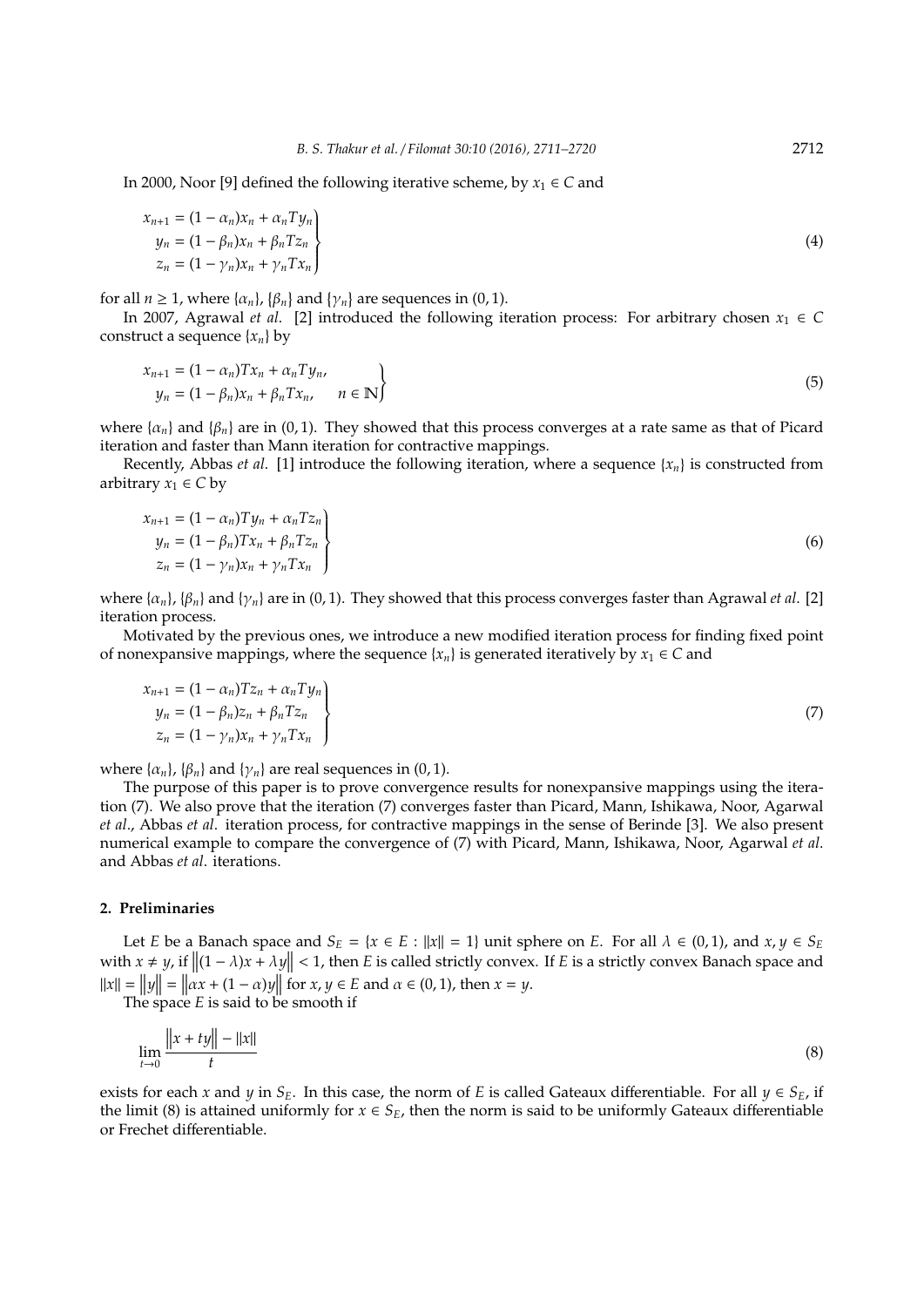We call the space *E* satisfies the Opial's condition [10] if for any sequence  $\{x_n\}$  in *E*,  $x_n \to x$  implies that

$$
\limsup_{n\to\infty}||x_n-x||<\limsup_{n\to\infty}||x_n-y||,
$$

for all  $y \in E$  with  $y \neq x$ .

 $\mathbf{a}$ 

 $\sim$ 

A mapping  $T: C \to E$  is demiclosed at  $y \in E$  if for each sequence  $\{x_n\}$  in C and each  $x \in E$ ,  $x_n \to x$  and  $Tx_n \to y$  imply that  $x \in C$  and  $Tx = y$ .

The following definitions about the rate of convergence are due to Berinde [3].

**Definition 2.1.** Let {*an*} and {*bn*} be two sequences of real numbers converging to *a* and *b* respectively. If  $\lim_{n\to\infty} \frac{|a_n-a|}{|b_n-b|}$  $\frac{|a_n - a|}{|b_n - b|} = 0$ , then  $\{a_n\}$  *converges faster than*  $\{b_n\}$ .

**Definition 2.2.** Suppose that for two fixed-point iteration processes  $\{x_n\}$  and  $\{u_n\}$ , both converging to the same fixed point *p*, the error estimates

$$
||x_n - p|| \le a_n \quad \text{for all } n \ge 1,
$$
  

$$
||u_n - p|| \le b_n \quad \text{for all } n \ge 1,
$$

are available where  $\{a_n\}$  and  $\{b_n\}$  are two sequences of positive numbers converging to zero. If  $\{a_n\}$  converges faster than  $\{b_n\}$ , then  $\{x_n\}$  *converges faster than*  $\{u_n\}$  to  $p$ .

We state the following lemmas to be used later on.

**Lemma 2.3 ([4]).** *Let C be a nonempty closed convex subset of a uniformly convex Banach space E, and T a nonexpansive mapping on C. Then, I* − *T is demiclosed at zero.*

**Lemma 2.4 ([12]).** *Suppose E is a uniformly convex Banach space and*  $0 < p \le t_n \le q < 1$  *for all*  $n \in \mathbb{N}$ *. Let*  $\{x_n\}$  *and*  ${y_n}$  be two sequences of E such that  $\limsup_{n\to\infty} ||x_n|| \le r$ ,  $\limsup_{n\to\infty} ||y_n|| \le r$  and  $\limsup_{n\to\infty} ||t_nx_n + (1-t_n)y_n|| =$ *r* hold for some  $r \ge 0$ . Then  $\lim_{n \to \infty} ||x_n - y_n|| = 0$ .

**Lemma 2.5 ([2]).** *Let E be a reflexive Banach space satisfying the Opial condition, C a nonempty and convex subset of E, and T*:  $C \rightarrow X$  *an operator such that*  $I - T$  *demiclosed at zero and*  $F(T) \neq \emptyset$ *. Let* {*x<sub>n</sub>*} *be a sequence in* C *such* that  $\lim_{n\to\infty}||x_n-Tx_n||=0$  and  $\lim_{n\to\infty}||x_n-p||$  exists for all  $p\in F(T)$ . Then  $\{x_n\}$  converges weakly to a fixed point *of T.*

#### **3. Rate of Convergence**

In this section, we show that the iteration process (7) converges faster than the iteration of Abbas *et al*. (6).

**Theorem 3.1.** *Let C be a nonempty closed convex subset of a norm space E. Let T be a contraction with a contraction factor*  $k \in (0, 1)$  *and fixed point p. Let*  $\{u_n\}$  *be defined by the iteration process* (6) *and*  $\{x_n\}$  *by* (7)*, where*  $\{\alpha_n\}$ *,*  $\{\beta_n\}$  *and*  $\{\gamma_n\}$  are in  $[\varepsilon, 1 - \varepsilon]$  for all  $n \in \mathbb{N}$  and for some  $\varepsilon$  in  $(0, 1)$ *. Then*  $\{x_n\}$  converges faster than  $\{u_n\}$ *. That is, our process* (7) *converges faster than* (6)*.*

*Proof.* As proved in Theorem 3 of Abbas and Nazir [1],

$$
\|u_{n+1} - p\| \le k^n [1 - (1 - k)\alpha \beta \gamma]^n \|u_1 - p\|,
$$

for all  $n \in \mathbb{N}$ . Let

$$
a_n = k^n [1 - (1 - k) \alpha \beta \gamma]^n ||u_1 - p||.
$$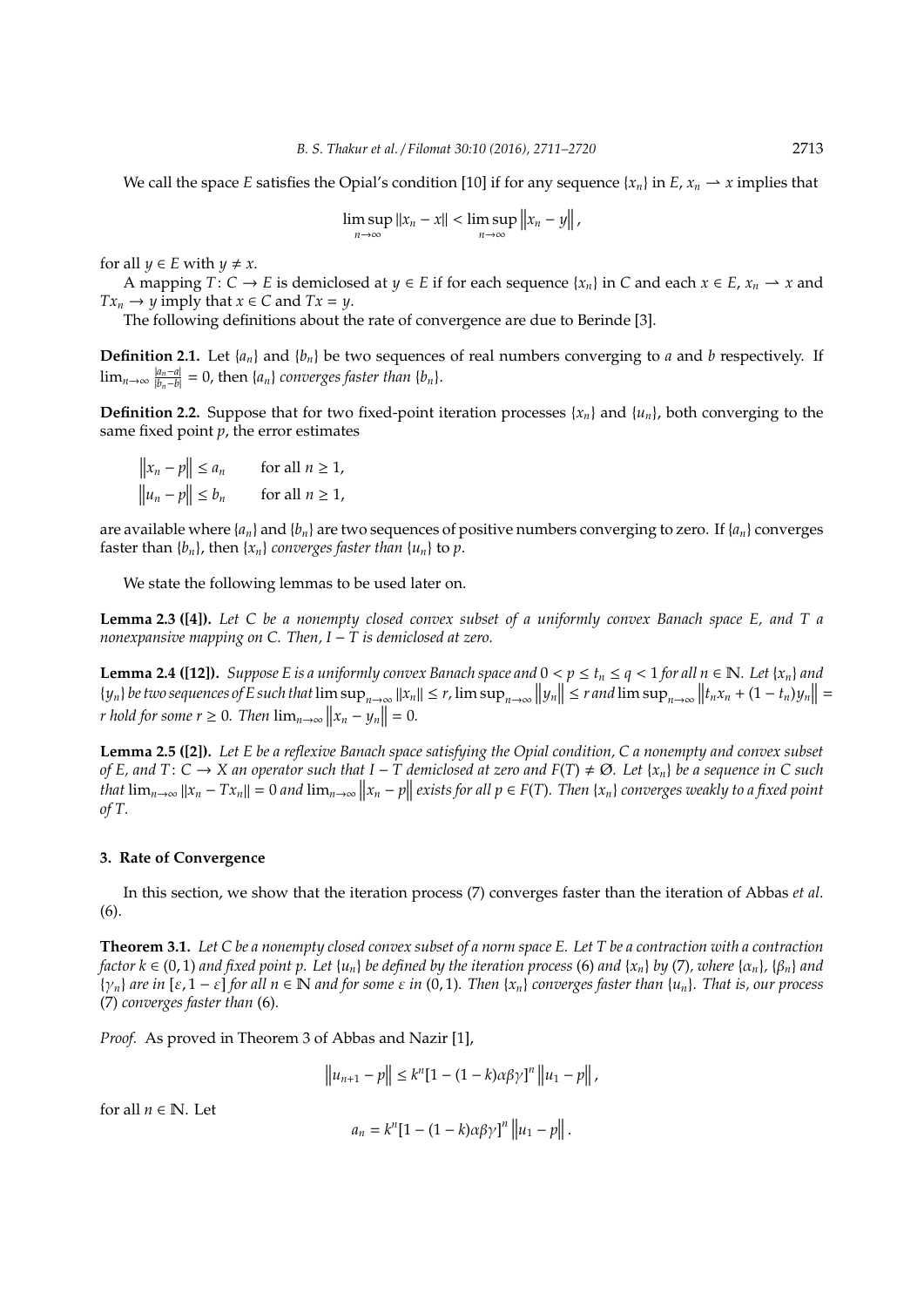Now

$$
||z_n - p|| = ||(1 - \gamma_n)x_n + \gamma_n Tx_n - p||
$$
  
\n
$$
\leq (1 - \gamma_n) ||x_n - p|| + k\gamma_n ||x_n - p||
$$
  
\n
$$
= (1 - (1 - k)\gamma_n) ||x_n - p||,
$$

so that

$$
||y_n - p|| = ||(1 - \beta_n)z_n + \beta_n T z_n - p||
$$
  
\n
$$
\leq (1 - \beta_n) ||z_n - p|| + k\beta_n ||z_n - p||
$$
  
\n
$$
\leq (1 - \beta_n)(1 - (1 - k)\gamma_n) ||x_n - p|| + k\beta_n(1 - (1 - k)\gamma_n) ||x_n - p||
$$
  
\n
$$
= (1 - (1 - k)\beta_n)(1 - (1 - k)\gamma_n) ||x_n - p||.
$$

Thus

$$
||x_{n+1} - p|| = ||(1 - \alpha_n)Tz_n + \alpha_n Ty_n - p||
$$
  
\n
$$
\leq (1 - \alpha_n)k ||z_n - p|| + k\alpha_n ||y_n - p||
$$
  
\n
$$
\leq (1 - \alpha_n)k(1 - (1 - k)\gamma_n) ||x_n - p||
$$
  
\n
$$
+ k\alpha_n(1 - (1 - k)\beta_n)(1 - (1 - k)\gamma_n) ||x_n - p||
$$
  
\n
$$
= k[(1 - (1 - k)\gamma_n)(1 - \alpha_n + \alpha_n(1 - (1 - k)\beta_n))] ||x_n - p||
$$
  
\n
$$
= k[(1 - (1 - k)\gamma_n)(1 - \alpha_n + \alpha_n - (1 - k)\alpha_n\beta_n)] ||x_n - p||
$$
  
\n
$$
= k[(1 - (1 - k)\gamma_n)(1 - (1 - k)\alpha_n\beta_n)] ||x_n - p||
$$
  
\n
$$
= k[1 - (1 - k)\gamma_n - (1 - k)\alpha_n\beta_n\gamma_n + (1 - k)^2\alpha_n\beta_n\gamma_n] ||x_n - p||
$$
  
\n
$$
< k[1 - (1 - k)\gamma_n - (1 - k)\alpha_n\beta_n\gamma_n + (1 - k)\alpha_n\beta_n\gamma_n] ||x_n - p||
$$
  
\n
$$
= k(1 - (1 - k)\gamma_n) ||x_n - p||.
$$

Let  $b_n = k^n (1 - (1 - k)\gamma)^n ||x_1 - p||$ . Then

$$
\frac{b_n}{a_n} = \frac{k^n [1 - (1 - k)\gamma]^n ||x_1 - p||}{k^n [1 - (1 - k)\alpha \beta \gamma]^n ||u_1 - p||}
$$

$$
= \frac{[1 - (1 - k)\gamma]^n}{[1 - (1 - k)\alpha \beta \gamma]^n ||u_1 - p||}
$$

$$
\to 0 \text{ as } n \to \infty.
$$

Consequently  $\{x_n\}$  converges faster than  $\{u_n\}$ .  $\Box$ 

Now, we present an example which shows that our iteration process (7) converges at a rate faster than Abbas and Nazir's iteration process (6), Agarwal et al. iteration process (5), Mann iteration (2), Ishikawa iteration (3), Noor iteration (4) and Picard iteration process (1).

**Example 3.2.** Let  $E = \mathbb{R}$  and  $C = [1, 50]$ . Let  $T: C \to C$  be a mapping, which is defined by the formula  $T(x) = \sqrt{x^2 - 9x + 54}$  for all  $x \in C$ . Choose  $\alpha_n = \beta_n = \gamma_n = \frac{3}{4}$ , with the initial value  $x_1 = 30$ .

The corresponding our iteration process, Abbas and Nazir iteration process (6), Agarwal et al.iteration process (5), Mann iteration process (2) and Picard iteration process (1) are respectively given below.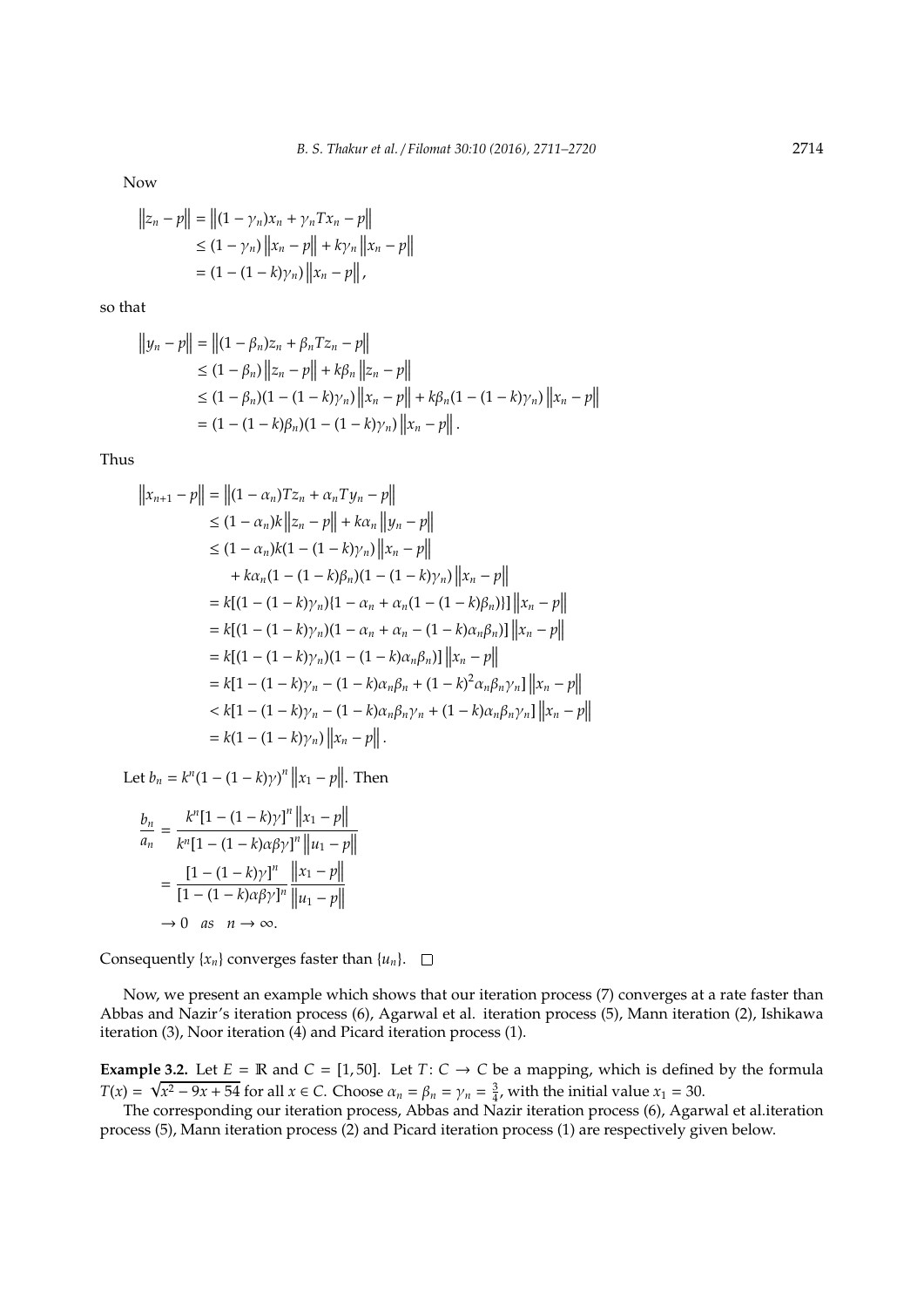*B. S. Thakur et al.* / *Filomat 30:10 (2016), 2711–2720* 2715

| Step           | Picard        | Mann          | Ishikawa      | Noor          | Agarwal       | Abbas         | New iter.     |
|----------------|---------------|---------------|---------------|---------------|---------------|---------------|---------------|
| 1              | 30.0000000000 | 30.0000000000 | 30.0000000000 | 30.0000000000 | 30.0000000000 | 30.0000000000 | 30.0000000000 |
| $\overline{2}$ | 26.1533936612 | 27.1150452459 | 25.0119824036 | 23.4891033190 | 24.0503308189 | 22.6107900775 | 21.3066758526 |
| 3              | 22.4191761010 | 24.2907437151 | 20.2547559071 | 17.4668190633 | 18.4372719353 | 15.8281562671 | 13.5889959660 |
| $\overline{4}$ | 18.8373796516 | 21.5420343135 | 15.8509087868 | 12.3265857284 | 13.3938203603 | 10.2582064029 | 8.1129739580  |
| 5              | 15.4696624163 | 18.8892775011 | 12.0133051549 | 8.7275766163  | 9.3725555853  | 7.0018379217  | 6.2256746270  |
| 6              | 12.4130372403 | 16.3606498049 | 9.0688620373  | 6.9585711603  | 6.9939357160  | 6.1191542086  | 6.0151302207  |
| 7              | 9.8166266286  | 13.9954171304 | 7.2820400289  | 6.3102146269  | 6.1862067854  | 6.0112132578  | 6.0009604944  |
| 8              | 7.8750567432  | 11.8475686983 | 6.4668031480  | 6.0979255677  | 6.0283693653  | 6.0010243038  | 6.0000607496  |
| 9              | 6.7187058292  | 9.9869851099  | 6.1600652383  | 6.0306808428  | 6.0041338820  | 6.0000933041  | 6.0000038414  |
| 10             | 6.2187342407  | 8.4900396666  | 6.0537250393  | 6.0095903071  | 6.0005981884  | 6.0000084969  | 6.0000002429  |
| 11             | 6.0583865336  | 7.4083030742  | 6.0179028366  | 6.0029956076  | 6.0000864719  | 6.0000007738  | 6.0000000154  |
| 12             | 6.0148623083  | 6.7246651786  | 6.0059514305  | 6.0009354914  | 6.0000124982  | 6.0000000705  | 6.0000000010  |
| 13             | 6.0037328233  | 6.3468134658  | 6.0019768478  | 6.0002921220  | 6.0000018064  | 6.0000000064  | 6.0000000001  |
| 14             | 6.0009342942  | 6.1586728531  | 6.0006564620  | 6.0000912177  | 6.0000002611  | 6.0000000006  | 6.0000000000  |
| 15             | 6.0002336418  | 6.0708846663  | 6.0002179755  | 6.0000284834  | 6.0000000377  | 6.0000000001  | 6.0000000000  |
| 16             | 6.0000584147  | 6.0313055772  | 6.0000723757  | 6.0000088941  | 6.0000000055  | 6.0000000000  | 6.0000000000  |
| 17             | 6.0000146039  | 6.0137535390  | 6.0000240311  | 6.0000027772  | 6.0000000008  | 6.0000000000  | 6.0000000000  |
| 18             | 6.0000036510  | 6.0060282506  | 6.0000079791  | 6.0000008672  | 6.0000000001  | 6.0000000000  | 6.0000000000  |
| 19             | 6.0000009128  | 6.0026394884  | 6.0000026493  | 6.0000002708  | 6.0000000000  | 6.0000000000  | 6.0000000000  |
| 20             | 6.0000002282  | 6.0011551843  | 6.0000008797  | 6.0000000846  | 6.0000000000  | 6.0000000000  | 6.0000000000  |
| 21             | 6.0000000570  | 6.0005054713  | 6.0000002921  | 6.0000000264  | 6.0000000000  | 6.0000000000  | 6.0000000000  |
| 22             | 6.0000000143  | 6.0002211587  | 6.0000000970  | 6.0000000082  | 6.0000000000  | 6.0000000000  | 6.0000000000  |
| 23             | 6.0000000036  | 6.0000967598  | 6.0000000322  | 6.0000000026  | 6.0000000000  | 6.0000000000  | 6.0000000000  |
| 24             | 6.0000000009  | 6.0000423330  | 6.0000000107  | 6.0000000008  | 6.0000000000  | 6.0000000000  | 6.0000000000  |
| 25             | 6.0000000002  | 6.0000185208  | 6.0000000035  | 6.0000000003  | 6.0000000000  | 6.0000000000  | 6.0000000000  |
| 26             | 6.0000000001  | 6.0000081029  | 6.0000000012  | 6.0000000001  | 6.0000000000  | 6.0000000000  | 6.0000000000  |
| 27             | 6.0000000000  | 6.0000035450  | 6.0000000004  | 6.0000000000  | 6.0000000000  | 6.0000000000  | 6.0000000000  |
| 28             | 6.0000000000  | 6.0000015509  | 6.0000000001  | 6.0000000000  | 6.0000000000  | 6.0000000000  | 6.0000000000  |
| 29             | 6.0000000000  | 6.0000006785  | 6.0000000000  | 6.0000000000  | 6.0000000000  | 6.0000000000  | 6.0000000000  |
| 30             | 6.0000000000  | 6.0000002969  | 6.0000000000  | 6.0000000000  | 6.0000000000  | 6.0000000000  | 6.0000000000  |
| 31             | 6.0000000000  | 6.0000001299  | 6.0000000000  | 6.0000000000  | 6.0000000000  | 6.0000000000  | 6.0000000000  |
| 32             | 6.0000000000  | 6.0000000568  | 6.0000000000  | 6.0000000000  | 6.0000000000  | 6.0000000000  | 6.0000000000  |
| 33             | 6.0000000000  | 6.0000000249  | 6.0000000000  | 6.0000000000  | 6.0000000000  | 6.0000000000  | 6.0000000000  |
| 34             | 6.0000000000  | 6.0000000109  | 6.0000000000  | 6.0000000000  | 6.0000000000  | 6.0000000000  | 6.0000000000  |
| 35             | 6.0000000000  | 6.0000000048  | 6.0000000000  | 6.0000000000  | 6.0000000000  | 6.0000000000  | 6.0000000000  |
| 36             | 6.0000000000  | 6.0000000021  | 6.0000000000  | 6.0000000000  | 6.0000000000  | 6.0000000000  | 6.0000000000  |
| 37             | 6.0000000000  | 6.0000000009  | 6.0000000000  | 6.0000000000  | 6.0000000000  | 6.0000000000  | 6.0000000000  |
| 38             | 6.0000000000  | 6.0000000004  | 6.0000000000  | 6.0000000000  | 6.0000000000  | 6.0000000000  | 6.0000000000  |
| 39             | 6.0000000000  | 6.0000000002  | 6.0000000000  | 6.0000000000  | 6.0000000000  | 6.0000000000  | 6.0000000000  |
| 40             | 6.0000000000  | 6.0000000001  | 6.0000000000  | 6.0000000000  | 6.0000000000  | 6.0000000000  | 6.0000000000  |
| 41             | 6.0000000000  | 6.0000000000  | 6.0000000000  | 6.0000000000  | 6.0000000000  | 6.0000000000  | 6.0000000000  |

All sequences converges to  $x^* = 6$ . Comparison shows that our iteration process (7) requires least number of iterations among all the iterations mentioned above.

We now examine the fastness of the iterations in terms of computation time. All codes were written in Matlab and elapsed time were measured using tic and toc functions. Since this functions depends upon some random value, we tested programm in two different computers which we call system-1 and system-2, where system-1 is a notebook Intel(R) Core(TM)2 Duo CPU P8700 2.53GHz with 3.00GB RAM and system-2 is a PC Intel(R) Core(TM)2 Duo CPU E8400 3.00GHz with 4.00GB RAM. We tested program 5 times in each system and taken the average elapsed time for each iteration method. The number of iterations and the computational time to obtain the fixed point using different iteration methods up to 15 decimal places of second, are given in the following table.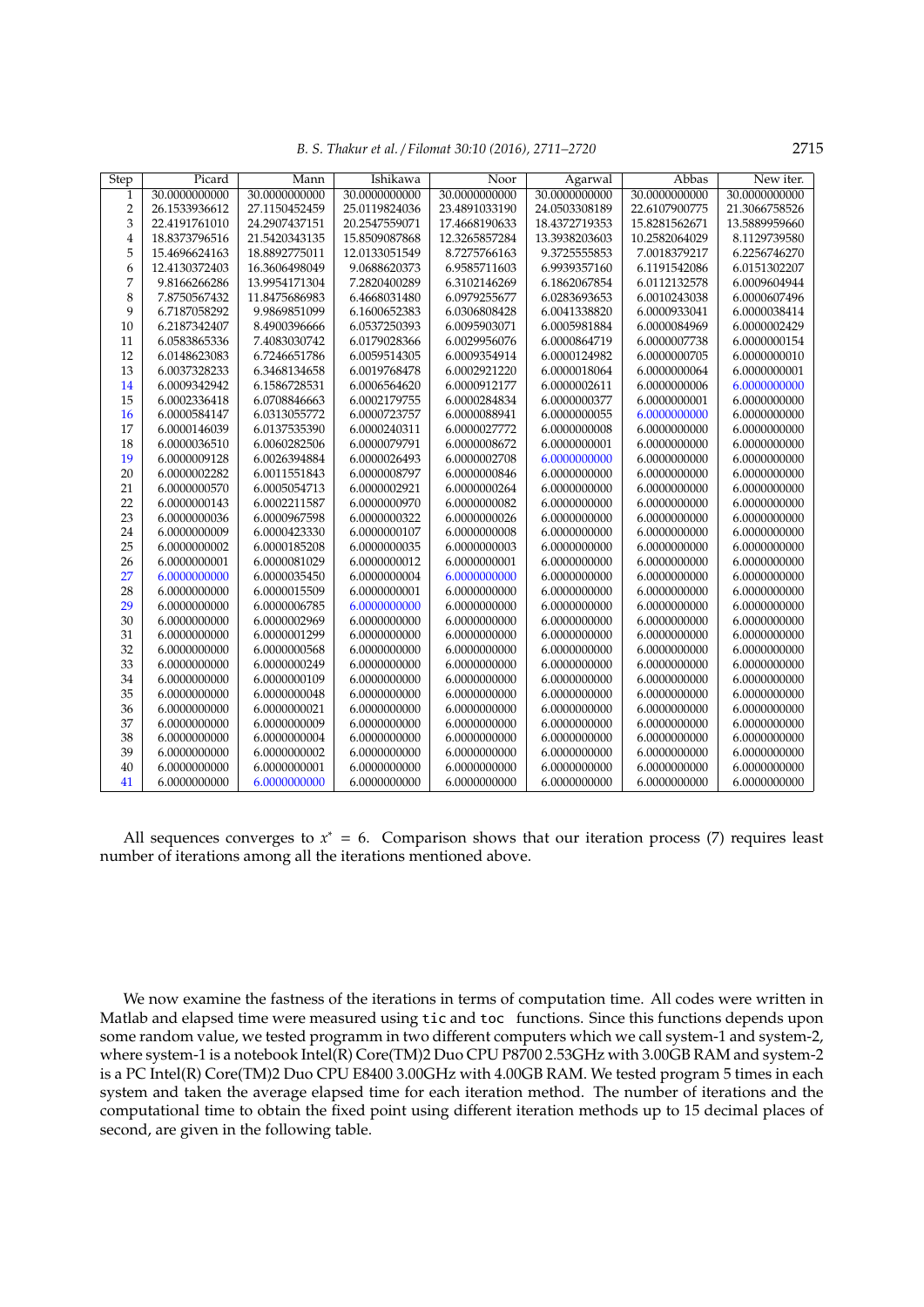|  |  | B. S. Thakur et al. / Filomat 30:10 (2016), 2711–2720 | 2716 |
|--|--|-------------------------------------------------------|------|
|--|--|-------------------------------------------------------|------|

| Iteration      | Number of  | Average elapsed time (sec.) |                   |  |  |
|----------------|------------|-----------------------------|-------------------|--|--|
| Method         | iterations | System-1                    | System-2          |  |  |
|                | 2          |                             |                   |  |  |
| Picard         | 27         | 0.001530001332577           | 0.001120460080389 |  |  |
| Mann           | 41         | 0.003159117654725           | 0.002367597986286 |  |  |
| Ishikawa       | 29         | 0.001554638207663           | 0.001367451268890 |  |  |
| Noor           | 27         | 0.001551315488323           | 0.001412962226072 |  |  |
| Agarwal et al. | 19         | 0.001308025840315           | 0.001117790973962 |  |  |
| Abbas et al.   | 16         | 0.001454469725004           | 0.001337201902983 |  |  |
| New iter.      | 14         | 0.001234034186288           | 0.001059824367656 |  |  |

We can see from above mentioned table and the following graph that the new iteration converges faster not only in terms of number of iterations but in elapsed time also.

# **Convergence behaviour of Picard, Mann, Ishikawa, Noor, Agarwal et al., Abbas et al. and New iteration for the function given in the Example 3.2**



# **4. Convergence Theorems**

In this section, we establish some convergence theorems using iteration process (7).

**Lemma 4.1.** *Let C be a nonempty closed convex subset of a normed linear space E. Let T be a nonexpansive self mapping on C,* { $x_n$ } *be a sequence defined by* (*7*) *and*  $F(T) \neq \emptyset$ . *Then*  $\lim_{n\to\infty} ||x_n - p||$  *exists for all*  $p \in F(T)$ *.*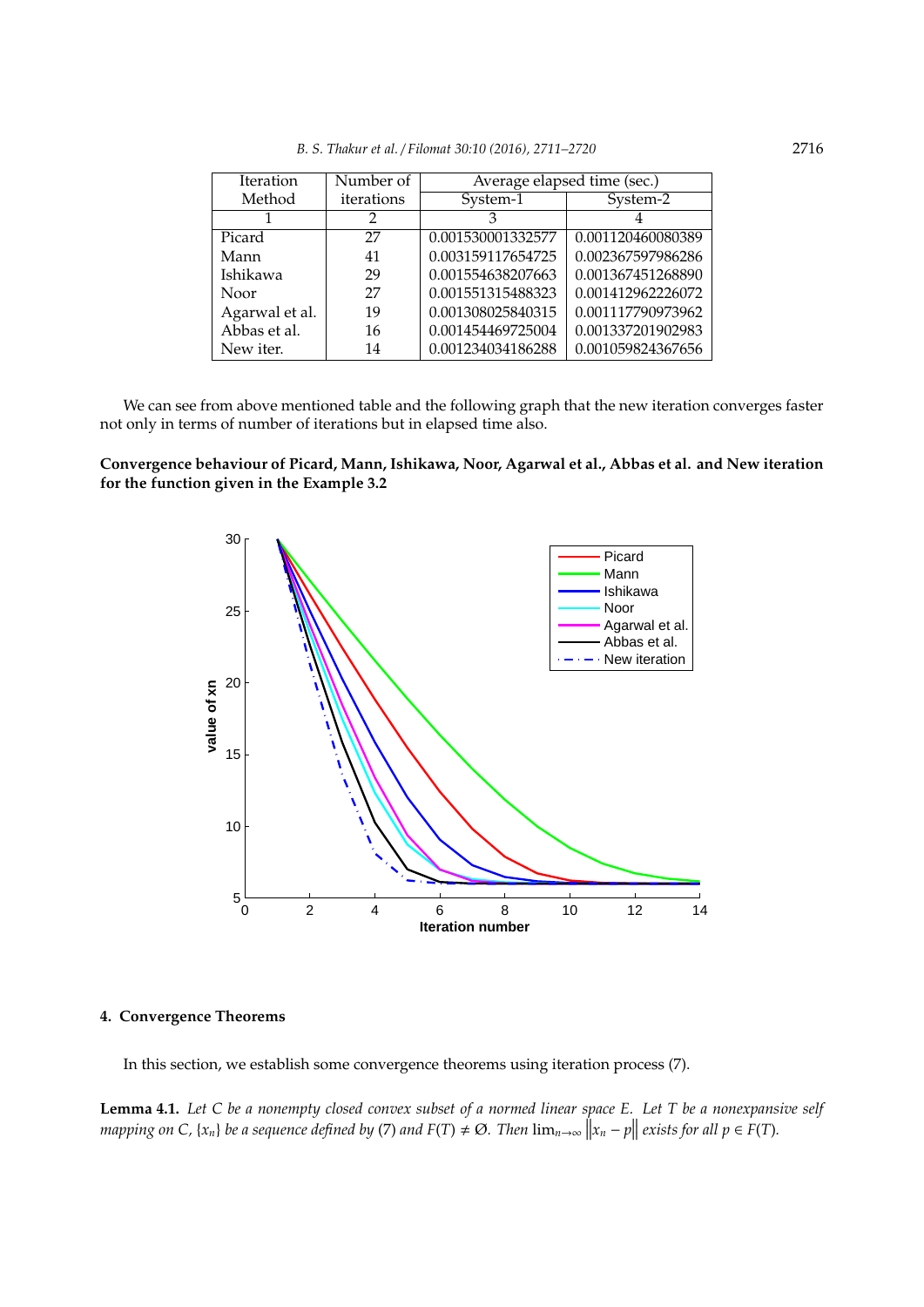*Proof.* Let  $p \in F(T)$  for all  $n \in \mathbb{N}$ . From (7), we have

$$
||z_n - p|| = ||(1 - \gamma_n)x_n + \gamma_n Tx_n - p||
$$
  
\n
$$
\leq (1 - \gamma_n) ||x_n - p|| + \gamma_n ||Tx_n - p||
$$
  
\n
$$
\leq (1 - \gamma_n) ||x_n - p|| + \gamma_n ||x_n - p||
$$
  
\n
$$
= ||x_n - p||,
$$
\n(9)

and

$$
||y_n - p|| = ||(1 - \beta_n)z_n + \beta_n T z_n - p||
$$
  
\n
$$
\leq (1 - \beta_n) ||z_n - p|| + \beta_n ||T z_n - p||
$$
  
\n
$$
\leq (1 - \beta_n) ||x_n - p|| + \beta_n ||x_n - p||
$$
  
\n
$$
= ||x_n - p||,
$$
\n(10)

thus from (9) and (10)

 $\ddot{\phantom{a}}$ 

$$
||x_{n+1} - p|| = ||(1 - \alpha_n)Tz_n + \alpha_n Ty_n - p||
$$
  
\n
$$
\leq (1 - \alpha_n) ||Tz_n - p|| + \alpha_n ||Ty_n - p||
$$
  
\n
$$
\leq (1 - \alpha_n) ||x_n - p|| + \alpha_n ||x_n - p||
$$
  
\n
$$
= ||x_n - p||
$$

Hence  $\lim_{n\to\infty} ||x_n - p||$  exists for all  $p \in F(T)$ .

**Lemma 4.2.** *Let C be a nonempty closed convex subset of a uniformly convex Banach space E. Let T be a nonexpansive self mapping on C,* { $x_n$ } *be a sequence given by* (7) *and*  $F(T) \neq \emptyset$ *. Then*  $\lim_{n\to\infty} ||x_n - Tx_n|| = 0$ *.* 

*Proof.* By Lemma 4.1, it follows that  $\lim_{n\to\infty} ||x_n - p||$  exists.

Assume that  $\lim_{n\to\infty} ||x_n - p|| = c$ .<br>From (9) and (10) we have

$$
\limsup_{n \to \infty} \|y_n - p\| \le c,\tag{11}
$$

and

$$
\limsup_{n \to \infty} \|z_n - p\| \le c. \tag{12}
$$

Since *T* is nonexpansive mapping, we have

$$
||Tx_n - p|| \le ||x_n - p||
$$
,  $||Ty_n - p|| \le ||y_n - p||$ , and  $||Tz_n - p|| \le ||z_n - p||$ .

Taking lim sup on both sides, we obtain

$$
\limsup_{n \to \infty} \|Tx_n - p\| \le c,
$$
  

$$
\limsup_{n \to \infty} \|Ty_n - p\| \le c,
$$

and

$$
\limsup_{n \to \infty} \|Tz_n - p\| \le c. \tag{13}
$$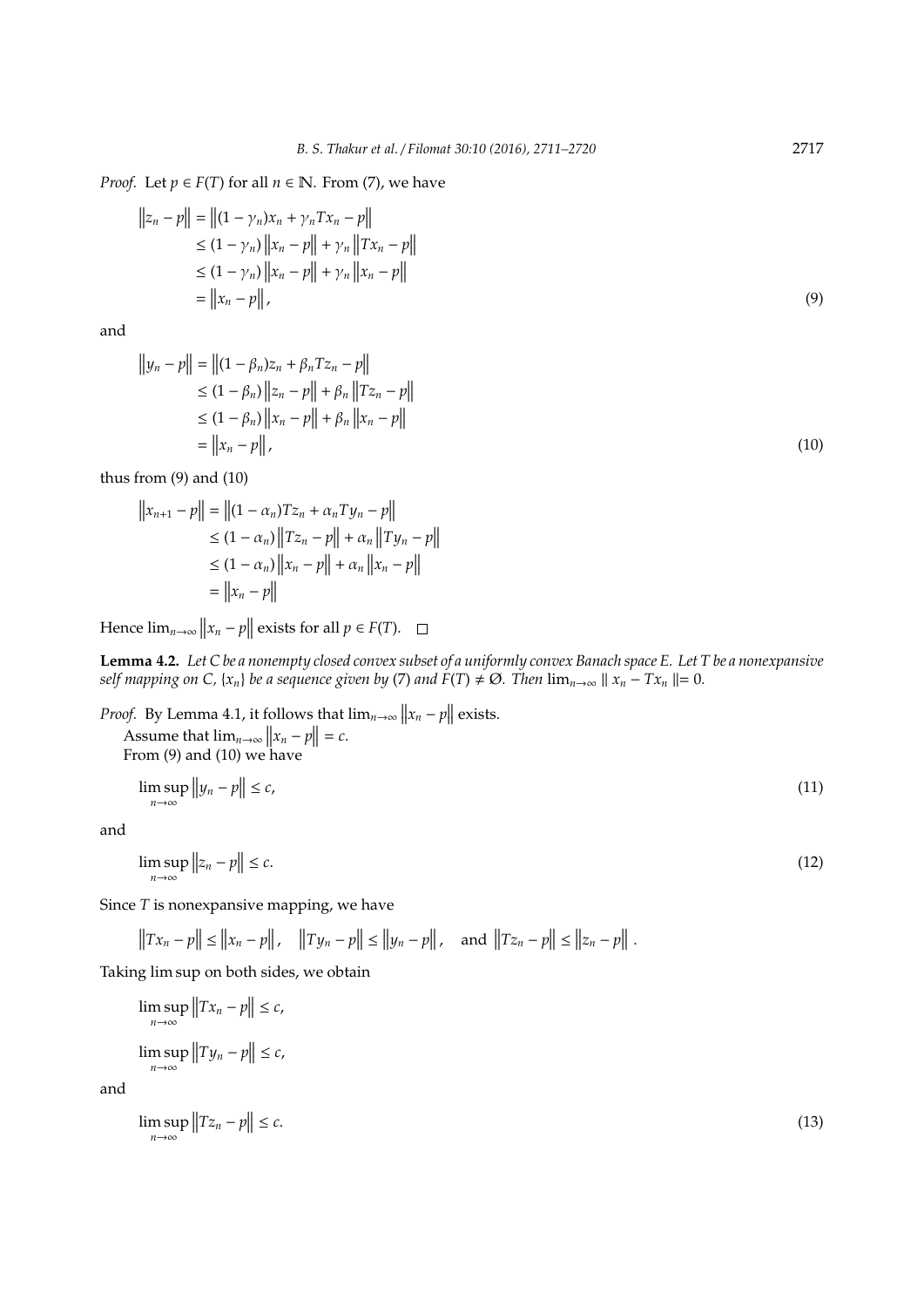Since

$$
c = \lim_{n \to \infty} ||x_{n+1} - p|| = \lim_{n \to \infty} ||(1 - \alpha_n)(Tz_n - p) + \alpha_n(Ty_n - p)||,
$$

by using Lemma 2.4, we have

$$
\lim_{n\to\infty}||Tz_n-Ty_n||=0.
$$

Now

$$
||x_{n+1} - p|| = ||(1 - \alpha_n)Tz_n + \alpha_n Ty_n - p|| \le ||Tz_n - p|| + \alpha_n ||Tz_n - Ty_n||,
$$

yields that

$$
c \le \liminf_{n \to \infty} \|Tz_n - p\|,\tag{14}
$$

so that (13) and (14) gives

 $\lim_{n\to\infty}$   $||Tz_n - p|| = c.$ 

On the other hand, we have

$$
||Tz_n - p|| \le ||Tz_n - Ty_n|| + ||Ty_n - p|| \le ||Tz_n - Ty_n|| + ||y_n - p||,
$$
  
his yields that

and this yields that

$$
c \le \liminf_{n \to \infty} \|y_n - p\| \,. \tag{15}
$$

From (11) and (15) we get

$$
\lim_{n\to\infty}\|y_n-p\|=c.
$$

Using Lemma 2.4, from (12) and (13), we get

 $\lim_{n \to \infty} ||z_n - Tz_n|| = 0.$ 

Since

$$
\|y_n - p\| \le \|z_n - p\| + \beta_n \|Tz_n - z_n\|,
$$

we write,

$$
c \leq \limsup_{n \to \infty} ||z_n - p||,
$$

then,

$$
||z_n - p|| = c,
$$

so

$$
c = \lim_{n \to \infty} ||z_n - p||
$$
  
= 
$$
\lim_{n \to \infty} ||(1 - \alpha_n)x_n + \alpha_n Tx_n - p||
$$
  
= 
$$
\lim_{n \to \infty} ||(1 - \alpha_n)(x_n - p) + \alpha_n (Tx_n - p)||
$$
,

and by Lemma 2.4, we have

$$
\lim_{n\to\infty}||x_n-Tx_n||=0.
$$

This completes the proof.  $\square$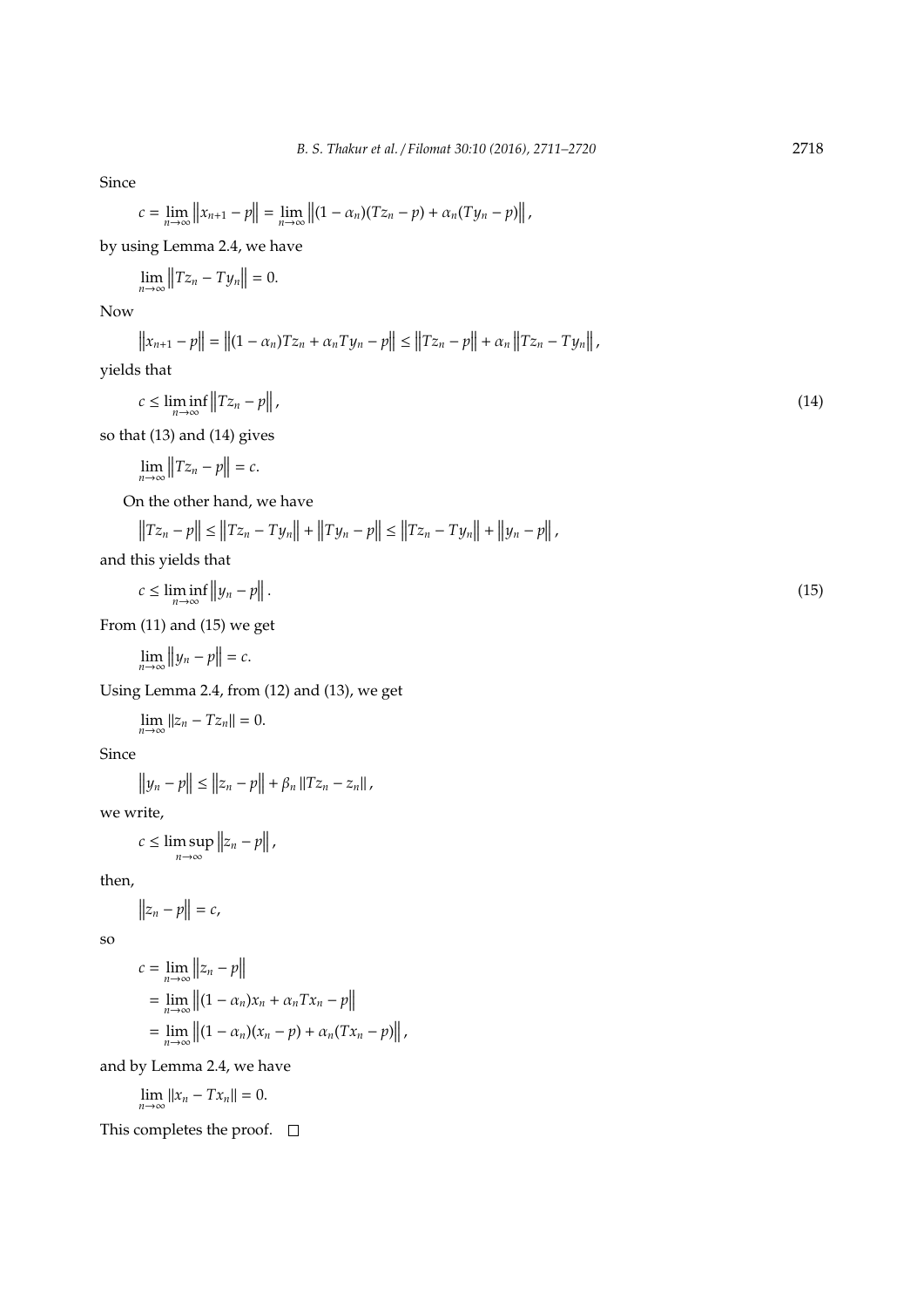By using Lemma 2.3, Lemma 2.5, Lemma 4.1 and Lemma 4.2, we will establish the following theorem.

**Theorem 4.3.** *Let E be a real uniformly convex Banach space which satisfies the Opial's condition, C a nonempty closed convex subset of X and T*:  $C \to C$  *a nonexpansive mapping with*  $F(T) \neq \emptyset$ . Let {*x<sub>n</sub>*} *be the sequence defined by iteration process* (7)*. Then* {*xn*} *converges weakly to a fixed point of T.*

*Proof.* Let  $p \in F(T)$ . Then  $\lim_{n\to\infty} ||x_n - p||$  exists. We prove that  $\{x_n\}$  has a unique weak subsequential limit in  $F(T)$ . For, let *u* and *v* be weak limits of the subsequences  $\{x_{n_i}\}$  and  $\{x_{n_j}\}$  of  $\{x_n\}$ , respectively. By  $\lim_{n\to\infty} ||x_n - Tx_n|| = 0$  and  $I - T$  is demiclosed with respect to zero by Lemma 2.3, therefore we obtain *Tu* = *u*. Again in the same manner, we can prove that  $v \in F(T)$ . Next, we prove the uniqueness. From Lemma 4.1 the limits  $\lim_{n\to\infty} ||x_n - v||$  exists. For this suppose that  $u \neq v$ , then by the Opial's condition

$$
\lim_{n \to \infty} ||x_n - u|| = \lim_{n_i \to \infty} ||x_{n_i} - u|| < \lim_{n_i \to \infty} ||x_{n_i} - v|| = \lim_{n \to \infty} ||x_n - v||
$$

$$
= \lim_{n_i \to \infty} ||x_{n_i} - v|| < \lim_{n_i \to \infty} ||x_{n_i} - u|| = \lim_{n \to \infty} ||x_n - u||
$$

This is a contradiction, so  $u = v$ . Hence,  $\{x_n\}$  converges weakly to a fixed point of  $F(T)$  and this completes the proof.  $\square$ 

**Theorem 4.4.** *Let C be a nonempty closed convex subset of a uniformly convex Banach space E. Let T be a nonexpansive self mapping on C,* {*x<sub>n</sub>*} *defined by* (7) *and*  $F(T) \neq \emptyset$ . *Then* {*x<sub>n</sub>*} *converges to a point of*  $F(T)$  *if and only if*  $\liminf_{n \to \infty} d(x_n, F(T)) = 0$  *where*  $d(x, F(T)) = \inf\{||x - p|| : p \in F(T)\}$ 

*Proof.* Necessity is obvious.

Suppose that  $\liminf_{n\to\infty} d(x_n, F(T)) = 0$ . As proved in Lemma 4.2,  $\lim_{n\to\infty} ||x_n - w||$  exists for all  $w \in F(T)$ , therefore  $\lim_{n\to\infty} d(x_n, F(T))$  exists. But by hypothesis, we have  $\liminf_{n\to\infty} d(x_n, F(T)) = 0$ , therefore we have lim<sub>*n→∞</sub> d*( $x_n$ ,  $F(T)$ ) = 0. We will show that { $x_n$ } is a Cauchy sequence in *C*. Since lim<sub>*n→∞</sub> d*( $x_n$ ,  $F(T)$ ) = 0, for</sub></sub> given  $\varepsilon > 0$ , there exists  $n_0$  in N such that for all  $n \ge n_0$ ,

$$
d(x_n,F(T))<\frac{\varepsilon}{2}.
$$

Particularly,  $\inf\{\left\|x_{n_0} - p\right\| : p \in F(T)\} < \frac{\varepsilon}{2}$ . Hence, there exist  $p^* \in F(T)$  such that  $\left\|x_{n_0} - p^*\right\| < \frac{\varepsilon}{2}$ . Now, for *m*, *n* ≥ *n*<sub>0</sub>,

$$
||x_{n+m} - x_n|| \le ||x_{n+m} - p^*|| + ||x_n - p^*|| \le 2 ||x_{n_0} - p^*|| < \varepsilon.
$$

Hence {*xn*} is a Cauchy sequence in *C*. Since *C* is closed in the Banach space *E*, so that there exists a point p in C such that  $\lim_{n\to\infty} x_n = p$ . Now  $\lim_{n\to\infty} d(x_n, F(T)) = 0$  gives that  $d(p, F(T)) = 0$ . Since F is closed,  $p ∈ F(T)$ .  $□$ 

A mapping  $T: C \to C$ , where C is a subset of a normed space E, is said to satisfy Condition (A) [13] if there exists a nondecreasing function *f* :  $[0, \infty) \rightarrow [0, \infty)$  with  $f(0) = 0$ ,  $f(r) > 0$ , for all  $r \in (0, 1)$ , such that  $||x - Tx|| \ge f(d(x, F(T)))$ , for all  $x \in C$ , where  $d(x, F(T)) = \inf\{||x - p|| : p \in F(T)\}$ .

It is to be noted that Condition (*A*) is weaker than compactness of the domain *C*.

Applying Theorem 4.4, we obtain a strong convergence of the process (7) under Condition (*A*) as follows:

**Theorem 4.5.** *Let C be a nonempty closed convex subset of a uniformly convex Banach space E. Let T be a nonexpansive self mapping on C,* { $x_n$ } *defined by* (7) *and*  $F(T) \neq \emptyset$ *. Let* T *satisfy Condition* (*A*)*, then* { $x_n$ } *converges strongly to a fixed point of T.*

*Proof.* We proved in Lemma 4.2 that

$$
\lim_{n \to \infty} ||x_n - Tx_n|| = 0. \tag{16}
$$